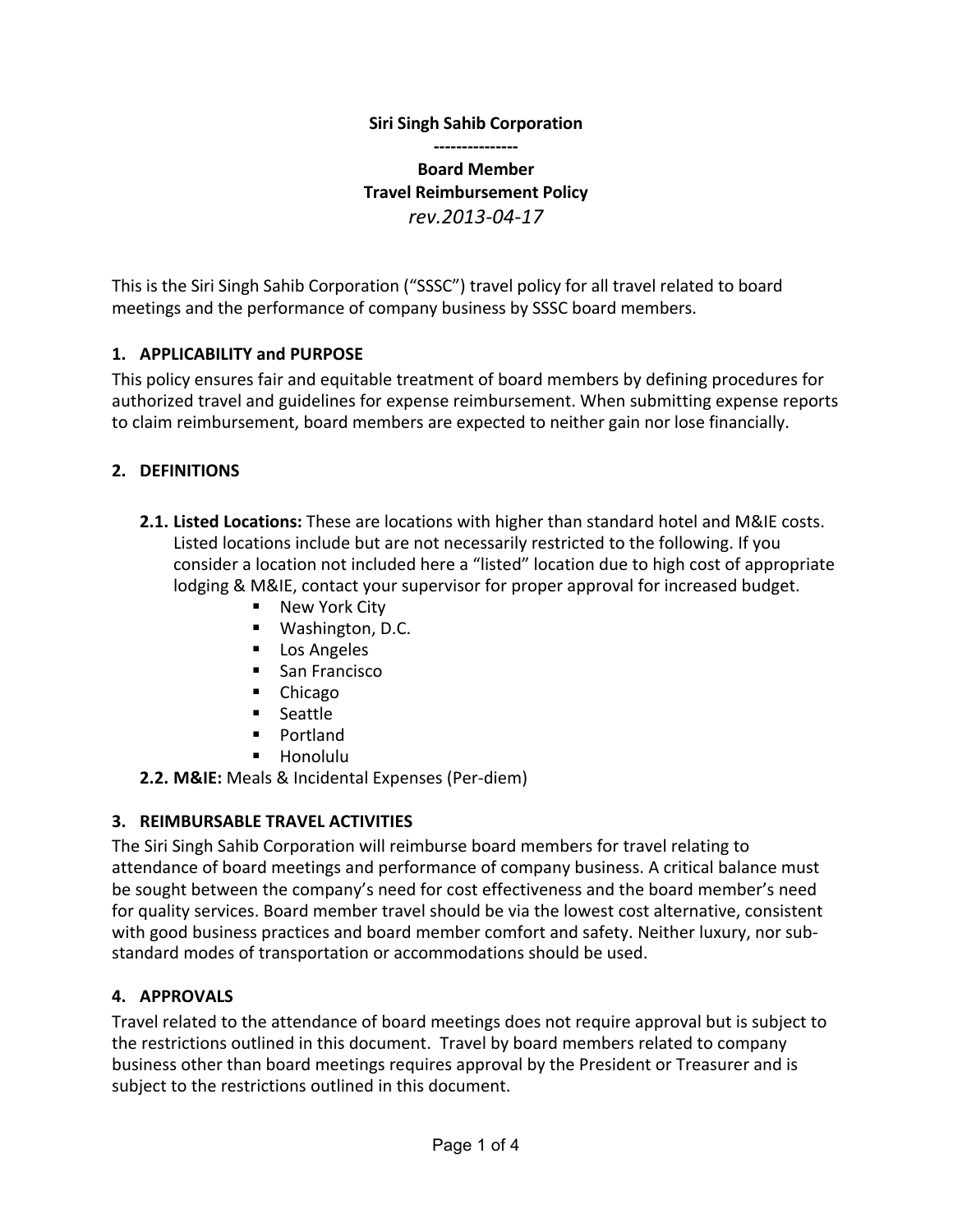- **5. Air Travel:** Air travel will be via the most direct and economical means, accommodating the comfort, needs and preferences of the board member.
	- **5.1. Class of Service.** All board members should purchase coach or economy class tickets unless they receive a free upgrade, pay for the upgrade themselves, or use their frequent flier miles for the upgrade. Any other upgrade would need to be justified and receive specific approval from executive management.
	- **5.2. Reservations.** Board members will make their own flight arrangements, obtaining the lowest fare available.
	- **5.3. Airfares.** Use of "non-refundable" airfares is recommended. These fares are usually less expensive than refundable unrestricted fares. In most cases, if the travel is changed or cancelled, the funds can be applied to future travel.
	- **5.4. Airport Parking.** Board members will park in long-term parking lots that offer a daily rate as opposed to parking in short-term parking lots that charge by the hour.
	- **5.5. Personal Modes of Travel.** Board members choosing to use personal modes of travel between cities serviced by regularly scheduled airlines will be reimbursed based on least expensive airfare or actual expenses, whichever is less.

## **6. Lodging**

- **6.1. Local Lodging:** Whenever possible, Board Members will seek lodging with the local sangat unless other lodging is arranged and approved by SSSC.
- **6.2. Hotel Room Selection.** Board members should select good quality, moderately priced hotels. Under no circumstances will a board member be required to stay at a location where he or she feels conditions are unsafe or unsanitary. When making travel arrangements board members should try to reserve accommodations at a suitable accommodation. If a board member arrives and finds the reserved accommodation is unsuitable, the board member should move and notify his or her supervisor at the earliest opportunity of the situation.
- **6.3. Hotel Room Type.** Hotel allowance shall be \$110/day for standard locations or \$150/day for "listed" locations. Board members should seek accommodations under the limit whenever practical and consistent with safety and appropriate service levels for the occasion. A higher allowance may be justified when staying at a meeting location or conference hotel would be more cost effective, for instance by eliminating the need for a rental car.
- **7. Car Rental:** Cars should be rented by board members when other means of transportation are unavailable, more costly, or impractical**.**
	- **7.1. Size Limit.** All rentals should be for intermediate cars or smaller, unless three (3) or more people are traveling together or if an upgrade is provided by the rental company at no cost. If three (3) or more people are sharing, a full size car is authorized. Only one rental car will be provided for groups of four (4) or fewer. Exceptions must be valid and approved by the authorized senior manager.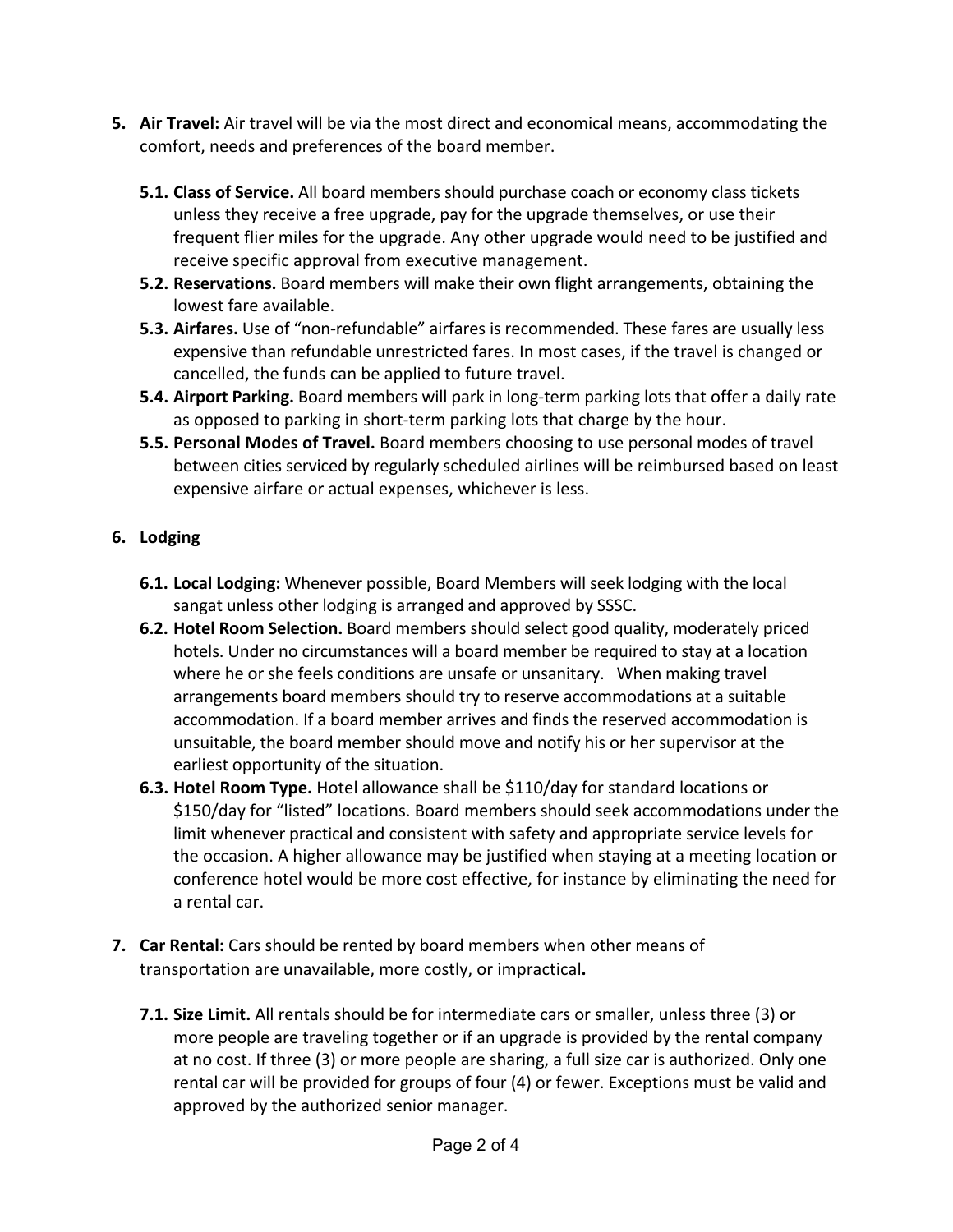- **7.2. Car Rental Insurance**. Any insurance or loss damage waiver offered by the rental company should be declined if the board member uses a credit card for which the general liability insurance covers liability for rental cars up to \$50,000 physical damage. Otherwise, insurance or loss damage waiver offered by the rental company should be accepted.
- **7.3. Refueling.** Board members are expected to refuel cars prior to returning them to the rental company. Board members will not purchase fuel from the rental company by prepayment or upon return, as rental car companies charge a huge premium on the cost of fuel. Prepaying for fuel is only valid if you know absolutely that you are going to use the entire tank.

### **8. Other Transportation:**

- **8.1. Personal Car:** Board members are only authorized to use their personal automobile if they have both a valid driver's license and current comprehensive auto insurance including liability.
- **8.2. Mileage Reimbursement:** Mileage will be reimbursed for Privately Owned Vehicles at a standard rate of **\$0.45 per mile** (effective November, 2011). This mileage allowance covers all auto costs (e.g., gasoline, service, insurance, etc.) other than parking and tolls which will be reimbursed with a receipt. The board member assumes the responsibility for all parking and traffic fines.
- **8.3. Ride Sharing:** If two or more individuals are traveling to the same location, it is recommended that one board member share the ride with others.
- **8.4. Taxi and Other Local Transportation:** The cost of taxis to and from places of business, hotels, airports or railroad stations in connection with business activities is reimbursable. Use of taxis is authorized only when more economical services (hotel vans, shuttles, etc.) are not available. Board members are encouraged to utilize public transportation whenever feasible. Receipts are required for all transportation expenses of \$10 or greater.

# **9. Meals and Entertainment**

- **9.1. Per Diem/M&IE:** Allowance for meals and incidental expenses will be the daily rate for the location set by company policy. The rate for standard locations is \$50.00/day. The rate for listed locations is \$70/day. M&IE includes meals, drinks, and snacks and also tips to porters, drivers, food service personnel, and other service personnel. Parking fees and tolls are reimbursable separately with receipts. Laundry will be separately reimbursed with receipts for trips five days or longer in duration.
- **9.2. Business Meals:** Business meals are those meals taken other board members, employees, or during the performance of company business.
- **9.3. Entertainment Expenses:** Entertainment expenses are NOT reimbursable.